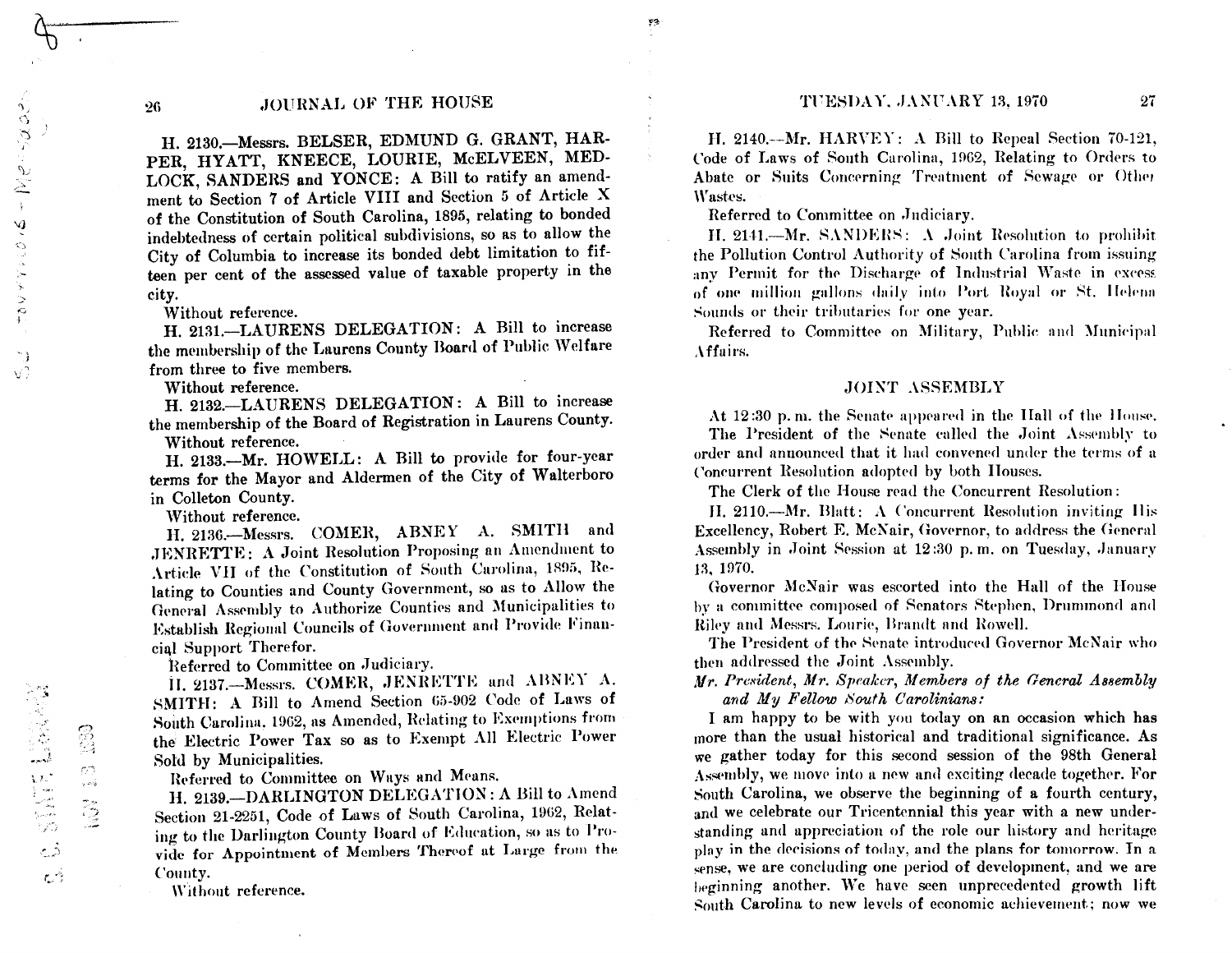face the challenge of consolidating those gains, and preparing for a new and greater period of progress ahead.

## CONDITION OF THE STATE

In terms of material growth and development, the past decade has been a highly successful one. Private industry has invested almost four billion dollars in South Carolina, and has created more than 160,000 new and better jobs. It is significant that more than two-thirds of this growth took place in the last half of the decade, and that we closed the 10-year period at a peak level. In a year which was characterized by tight credit and limited capital expansion nationally, South Carolina in 1969 experienced a record year with \$706 million being invested in new and expanded industry, and 20,000 new jobs being created.

In human terms, this growth has meant a better standard of living for many thousands of South Carolinians. The average annual salary for production workers in the state has risen from \$3,200 to \$5,200 in ten years; per capita income is up 80 per cent. and total personal income has risen 102 per cent. Better jobs mean higher payrolls, which in turn mean better business in general. The economic upswing has strengthened and stabilized the fiscal position of state government so that in ten years, our income has tripled, and we have been able to expand and improve our service to the people.

Now, as we enter the seventies, we look increasingly for means of diversifying and balancing our economy. While we continue to expand and broaden our industrial base, we also look with growing interest to the travel and tourism industry, and the great potential it has for the years ahead. During the past four years of special state concentration in this field, expenditures by the traveling public have grown by more than 25 per cent, and may reach 400 million dollars in 1970. By 1975, we can anticipate that tourism, which is already our third largest industry, will become a half-billion dollar enterprise.

Economic diversification also demands that we look toward a restoration of stability and growth for our agricultural program. Despite important legislation two years ago and the creation of a market-oriented Agriculture Commission, we still look with deep concern at our present farm program, and especially the need to develop new crops, new methods, and new markets.

Other new avenues of economic growth have begun to appear. particularly in terms of international trade. Overseas missions to Europe and South America during the past year have not only revealed potential new sources of industry for our state, they have also pointed the way to new markets of immense proportions which should be thoroughly studied and developed by our industrial, agricultural and tourism agencies and interests.

## REVENUE PROJECTION

As the result of a growth rate which continues to be above the national average, South Carolina anticipates general fund revenues from existing taxes for fiscal 1970-71 in the amount of \$507.5 million, approximately \$42 million above the present fiscal year revenue projections. Of this amount, however, approximately nine million dollars will be required to maintain the present level of general fund operations, which have been increased by appropriations from surplus revenue and by unexpected deficiencies. Despite all warnings and previous recommendations, the General Reserve Fund has been virtually eliminated. By the end of this fiscal year, the Reserve will have been reduced from the \$21.8 million level of July 1, 1967 to just slightly more than \$237,000. Last year, I counselled you that "the rainy day fund is gone." Now we find ourselves in a situation where a miscalculation of even one-twentieth of one per cent in our revenue projections or appropriations would result in a deficit. Thus, we must exercise particular caution and restraint this year in our budget planning, bearing in mind that there is no cushion to protect us from even a slight economic reversal.

# BUDGET AND CONTROL BOARD REPORT

Because of spending in excess of income during the last two vears, our present level of expenditures has been raised from the anticipated revenue level of \$465 million to \$474 million for the present fiscal year. Thus, instead of being able to apply the full \$42 million in additional revenues to budget requests for fiscal 1970-71, only \$33.4 is actually available for appropriation inreases.

State agencies and departments have requested \$88.8 million in additional funds, of which the Budget and Control Board has considered as priority items requests which total \$31.4 million, most of which are specifically authorized by existing law. These  $\mathop{\rm include}\nolimits$  :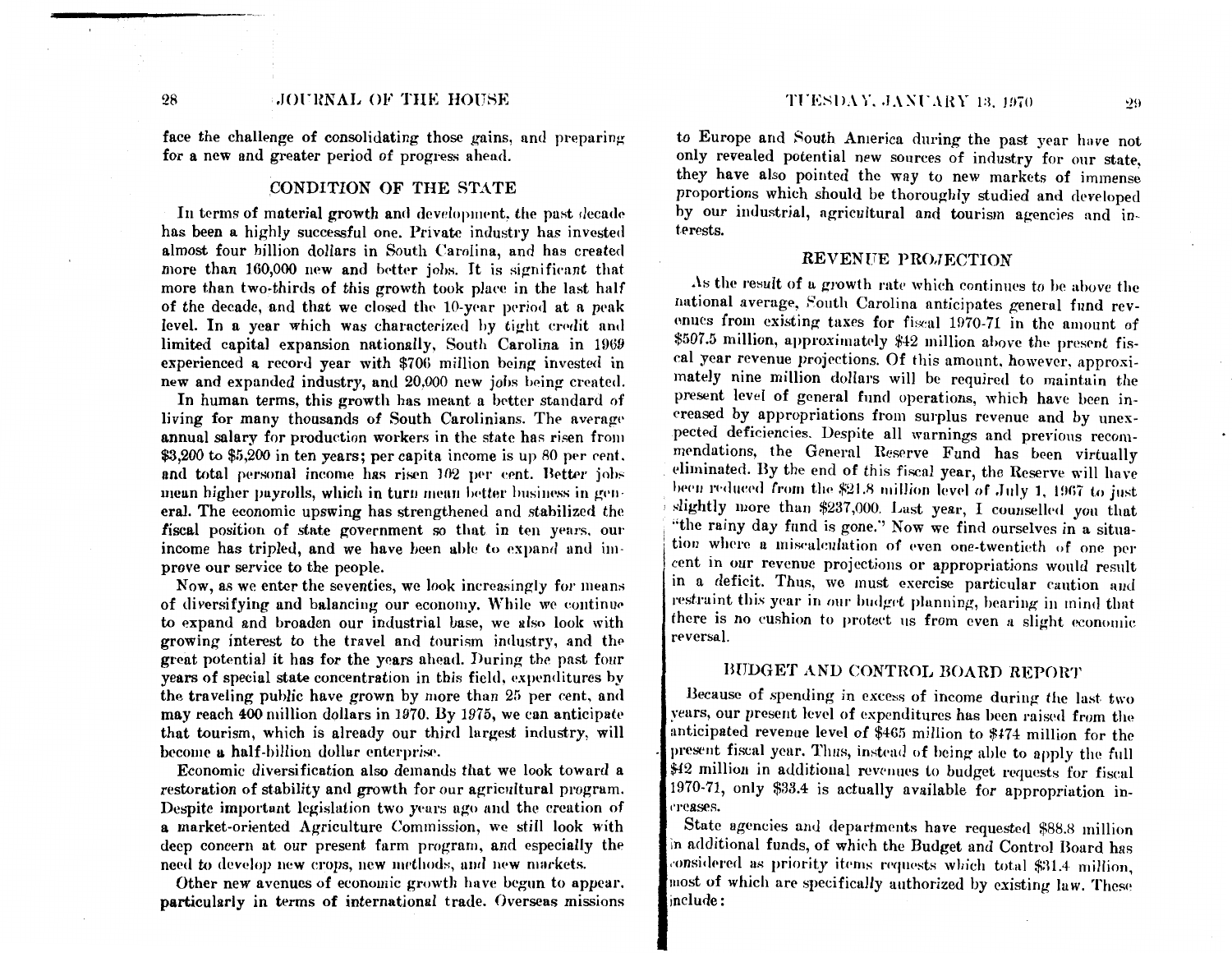TUESDAY, JANUARY 13, 1970 **31** 

## 30 **JOURNAL OF THE HOUSE**

-\$8.6 million for personnel and to implement the second phase of the state employee classification system begun last year;

-\$6.1 million for higher education institutions simply to cover enrollment increases and to fund the first year of operation of Marion State College ;

-\$6.1 million for the Department of Education, primarily for teacher salary adjustment in compliance with the certification system, and for increased school construction allocations authorized last year;

-\$4.2 million for the Retirement System, including \$1.5 million for the first year of the new death benefit program;

-\$3.8 million in aid to subdivisions to comply with statutory allocation rates.

After making provision for these items of absolute necessity, we have only \$2 million remaining which is actually available to apply toward requests for expanded services. The Board's recommendations are detailed in the budget report which is before you now. It is apparent that we have not been able to comply with many worthwhile requests for funds this year.

With no more than \$2 million available for program expansion, only minimum needs could be met this year. We regret that provision could not again be made for a teacher salary increase beyond the normal increment, or for expansion of the kindergarten program, for increases in allocations for supervisory personnel in our schools, or for expanded programs at our colleges and universities. Neither have we been able to include funds for immediate implementation of the proposed health and hospitalization program for state employees.

Regrettable as this situation may be, I caution you that any additional funds voted for these or any other programs should and must be accompanied either by new revenue sources, or by a reduction in the level of operation of an existing program. We must now remind ourselves of the state's fiscal policy and the constitutional prohibition against any action which would deliberately create a deficit. I must warn you that I will not sign any legislation which will involve the state in deficit financing.

#### EDUCATION

Exciting things are happening in education in South Carolina. By its positive action last year, the General Assembly indicated its awareness of the need for new direction and philosophy.

Now we see such imaginative programs as kindergartens and adjunct education helping to remove some of the barriers which have restricted the full development of many of our young people. Although the programs are only in the early stages, we already see sufficient evidence to convince us that they must become permanent parts of our system, and serve the foundation of an entirely new approach to education. In adjunct education. in particular, methods are being developed which will make education relevant to each individual, and help motivate and develop the borderline student, and at the same time, accelerate the more academically-oriented student.

We must not let our vision end at the high school level, however. Unless we are willing to extend the new philosophy of relevant education and full opportunity to the post high school level, our higher education system will become a blind alley of frustration for many thousands of qualified young people.

Last year, the General Assembly took a major step in this direction by creating a board to administer a new statewide fouryear college system. Marion State College at Florence has become the first member of that system, and is offering to the young people of the Pee Dee region the type of broadened and expanded opportunity which must become the pattern for all areas of the state. You also made higher education possible for more people in the Rock Hill area by authorizing Winthrop to accept and grant degrees to male students on a temporary basis. This authorization should now be made permanent. The College of Charleston has now been made available to the state, and should be taken into the four-year system with funding to begin July 1. 1971. Thus, we are moving toward the dewlopment of a fouryear college program better geared to meet the needs of many young people who have previously had no place in our system.

Before we can extend real opportunity to all qualified young people, however, we must add another level-a statewide junior college system keyed to the skills of the average student and offering college parallel as well as two-year terminal programs. As we have mentioned many times, South Carolina is far behind in providing total higher educational opportunities for all its qualified young people. There is no more serious education problem facing us today than the fact that only one out of every four college-age young people in South Carolina are actually enrolled. When you compare this percentage to the national average of The eventually environmental and the security environment.<br>When you compare this percentage to the national average of<br>the out of every two, you realize that we are not only denying

 $\frac{1}{2}$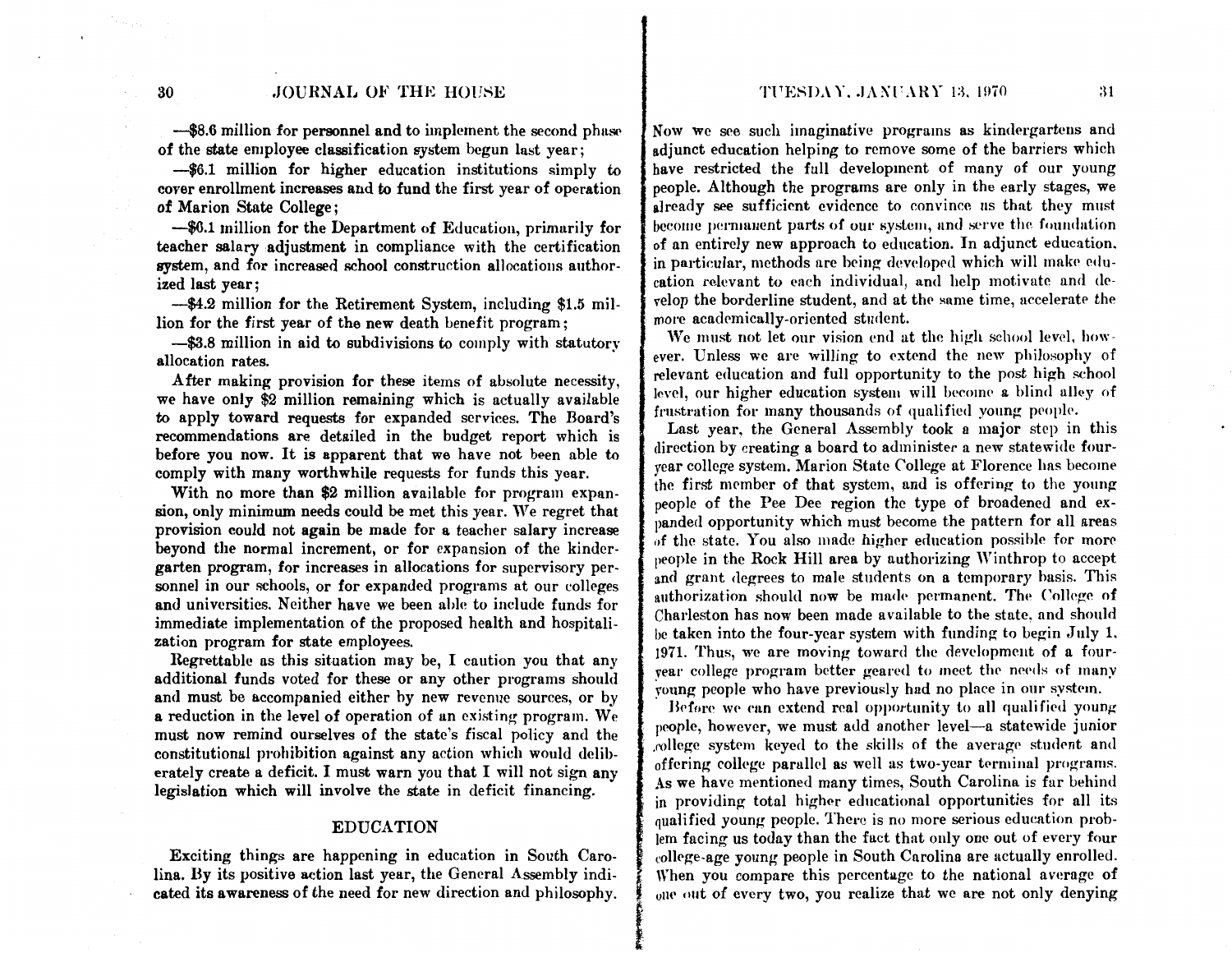thousands of young people the opportunity to higher education, we are wasting the very resources which must lead our state in the years to come.

A statewide junior college system must be the next logical step in our educational development. In this regard, legislation is now being prepared at the federal level to make new resources available in the immediate years ahead for such a program. It is my recommendation that we move this year to authorize the new State College Board to establish two-year programs where they arc feasible and needed, subject to the approval of the Higher Education Commission and the General Assembly. Although these would not interfere or conflict with the present system of two-year university regional centers, it would be possible, however, for any of them to become part of the two-year state system where the community, the institution and the state so desired. I would hope particularly that existing regional campuses which are experiencing financial difficulties would take advantage of this opportunity to serve a broadened enrollment base in their communities by joining this new two-year system. Enrollment has fallen at some of these centers, and during the. 1966-68 period, total enrollment at our 10 regional campuses actually declined by 26 students, while the total number of high school graduates in the state increased by 672.

While we plan for the extension of the public higher education system, we realize that private institutions are faced with growing financial problems which jeopardize their very existence. As a state in which one of every three college students attends a non-public institution, we must do all within our power to extend assistance aml to assure the survival and growth of these colleges. While we are prevented by strict constitutional prohibition from giving either direct or indirect aid to sectarian colleges, we have taken several steps designed to provide assistance. Last year, we made it possible for non-public institutiom: to issue tax-free revenue bonds, and the Higher Education Commission is working now to make available certain state services to these institutions.

The Higher Education Commission has, at my request, studied and prepared a report for you on the feasibility of establishing a state-supported student scholarship fund. Because of revenue limitations this year, I recommend legislation which will authorize \$500,000 in the next fiscal year for scholarships to students attending non-public institutions, each grant not exceeding \$300

annually. The grants would be made on the basis of both scholastic ability and financial need.

In medical education, South Carolina has made significant progress in recent years. The Medical University has increased the size of its incoming class by  $40$ , or approximately two-thirds the number which would have been accommodated in the proposed second medical school. We have developed the capability of producing para-medical personnel through allied health science programs in our technical education system. We still face, however, a problem in retaining South Carolina-educated doctors in our state because of attractive intern and residency programs outside the state. I would urge that the Medical University, working in cooperation with the developing medical centers in our urban areas, seek to find means of putting our state in a better position to compete for the graduates of the Medical **Thiversity and other medical institutions.** 

It is implicit in all these recommendations regarding higher education that we must continue to support the full range of programs now being offered by our existing institutions, with particular emphasis on graduate and research programs. Their role must be one of continued and increasing importance.

## HEALTH AND WELFARE

The growing complexity involved in meeting the human needs of modern society makes it increasingly difficult to draw the distinct line which once existed between the functions of the Department of Health and the Department of Public Welfare. Both of these agencies now direct their activities toward the ,·ommon goal of providing basic health ana social services to the public, and the structure of each new program reflects this growing trend. Thus, in attempting to administer programs such as Medicare, Medicaid, Food Stamps, and others, we find an artificial separation of administrative duties and responsibilities where there should be total coordination of resources and efforts. We have just experienced the type of inefficiency which results from attempting to administer a program on a fragmented hasis. Much of the problem with regard to nursing home care under the Medicaid program can be traced to a breakdown in communications.

 It appears that until we actually bring these two major agencies together under a single administrative board, we are

r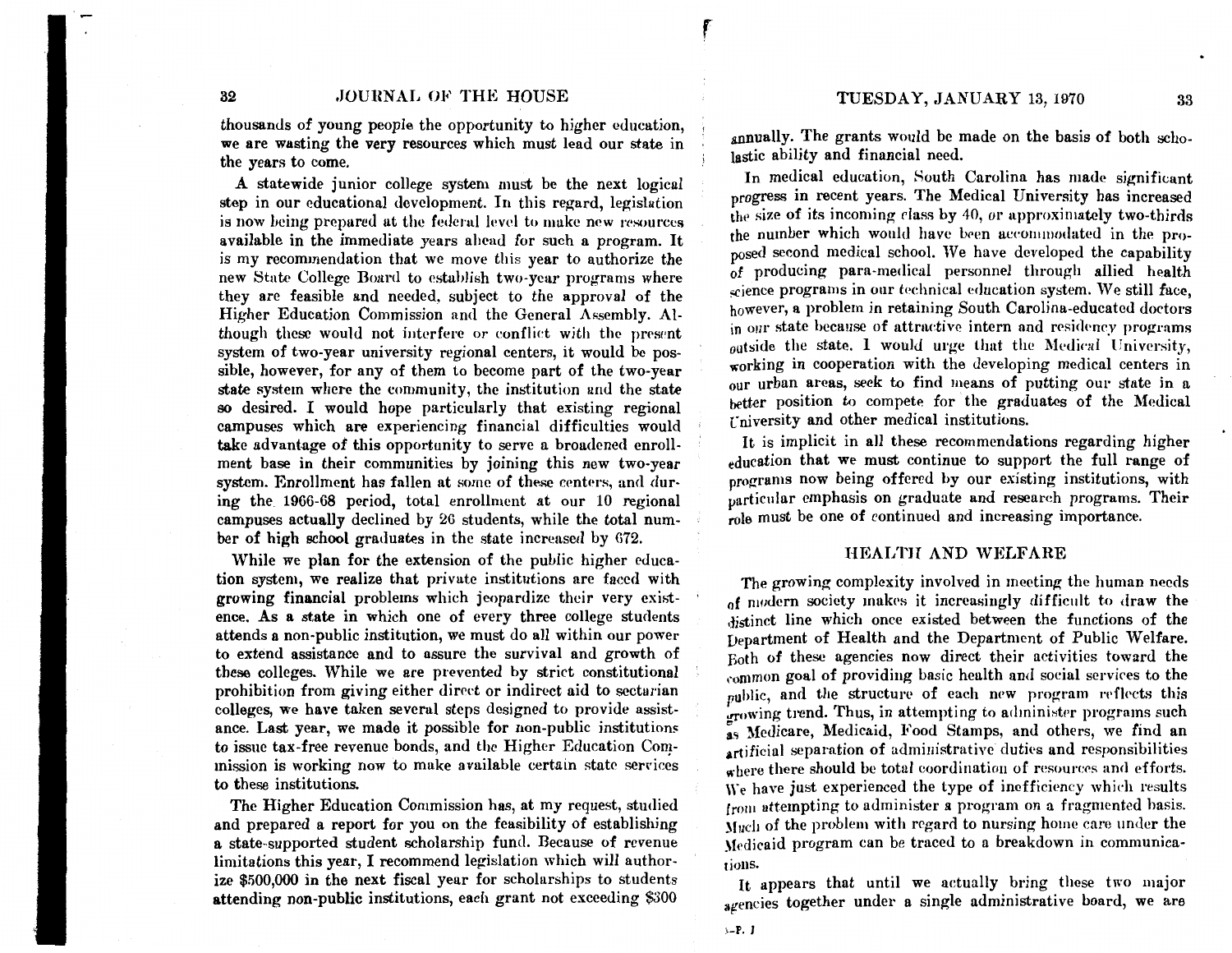34

## JOURNAL OF THE HOUSE

٠.

not only compounding our administrative difficulties, but we are also increasing the likelihood of fiscal uncertainty for the state as we plan these costly programs. If we fail now to respond to the need for reorganization, we perpetuate these problems, and we impair the effectiveness of both agencies. I, therefore, renew my recommendation of last year that the Department of Health and the Department of Public Welfare be merged under a single Board of Health and Social Services, with welfare and health becoming divisions of this agency.

## ENVIRONMENTAL CONTROL

In order to assure that the basic conditions of human environment in South Carolina are not only preserved but improved for future generations, we must take a realistic approach to both present and long-range problems.

The protection of environmental conditions is more than simply the control of air and water pollution. When we speak of environmental control, we are speaking of balance, and the type of diversification which permits the compatible growth of all interests-industry, conservation, tourism, wildlife, marine interests and all others. This is not an impossible assignment; it is. in fact, the only way in which our state can reasonably expect to continue its growth in the future. We must realize that whereas population, industry, and all other aspects of our society continue to grow, our supply of water and other natural resources remains fixed and does not grow. If we are to protect the environment for future generations, we must control not only pollution, but also the planning, allocation and natural use of our resources.

Under the present administrative structure which separates pollution control from water use planning, such a total development program is impossible. We can effectively meet these problems only when we have a well-coordinated program which combines the responsibilities for stream classification and pollution control with those of long-range water-use planning. Thus, I recommend that responsibility for pollution control be transferred from the State Board of Health to the Water Resources Commission and that it be renamed the Department of Water Resources and Environmental Control.

We must restore the public's confidence in the state's willingness and ability to control pollution and other environmental conditions.

#### TUESDAY, JANUARY 13, 1970

In this regard, I also recommend that you study the feasibility of a water user fee for major non-residential water users, with the proceeds going into a trust fund for such projects as watershed development, pollution control facilities and marine resource development. With such a fund, it would be possible for the state to participate in programs for construction of pollution control facilities in which the federal government would absorb 55 per cent of the expense, the state 25 per cent, and the local governments only 20 per cent.

I remain convinced also that sportsmen who enjoy our saltwater fishing should assume their fair share of the cost of protecting and developing our marine resources, and should be required to pay a license fee equal to that now paid by all other fishermen.

## **TRANSPORTATION**

In meeting the growing transportation needs of our state, we face a challenge equal in magnitude to that of the 1920s when South Carolina committed itself to a road program "to get the farmers out of the mud." The development of the farm-tomarket road system is a tribute to the determination of the people of our state to produce a superior transportation system. We need that same determination to meet the needs of our metropolitan areas, and to work toward the completion of the Interstate-primary freeway system. We have come a long way since the 1920s, but the rapidly changing economic conditions of the state make it even more important that we provide a transportation system capable of not only meeting present and anticipated needs, but stimulating growth and development.

Unfortunately, we have fallen three years behind in our present 20-year plan for a statewide system of major highways. In addition, we have been unable to begin the vital urban thoroughfare systems which are so critical to the orderly growth of our cities. In providing access through and around our major urban areas, these systems would also serve as valuable links in our statewide freeways.

The Highway Department estimates that its 20-year statewide program will cost an estimated two billion dollars, and that development of urban transportation systems will require an additional two billion dollars. Right-of-way costs alone for these metropolitan systems will be approximately \$600 million. In the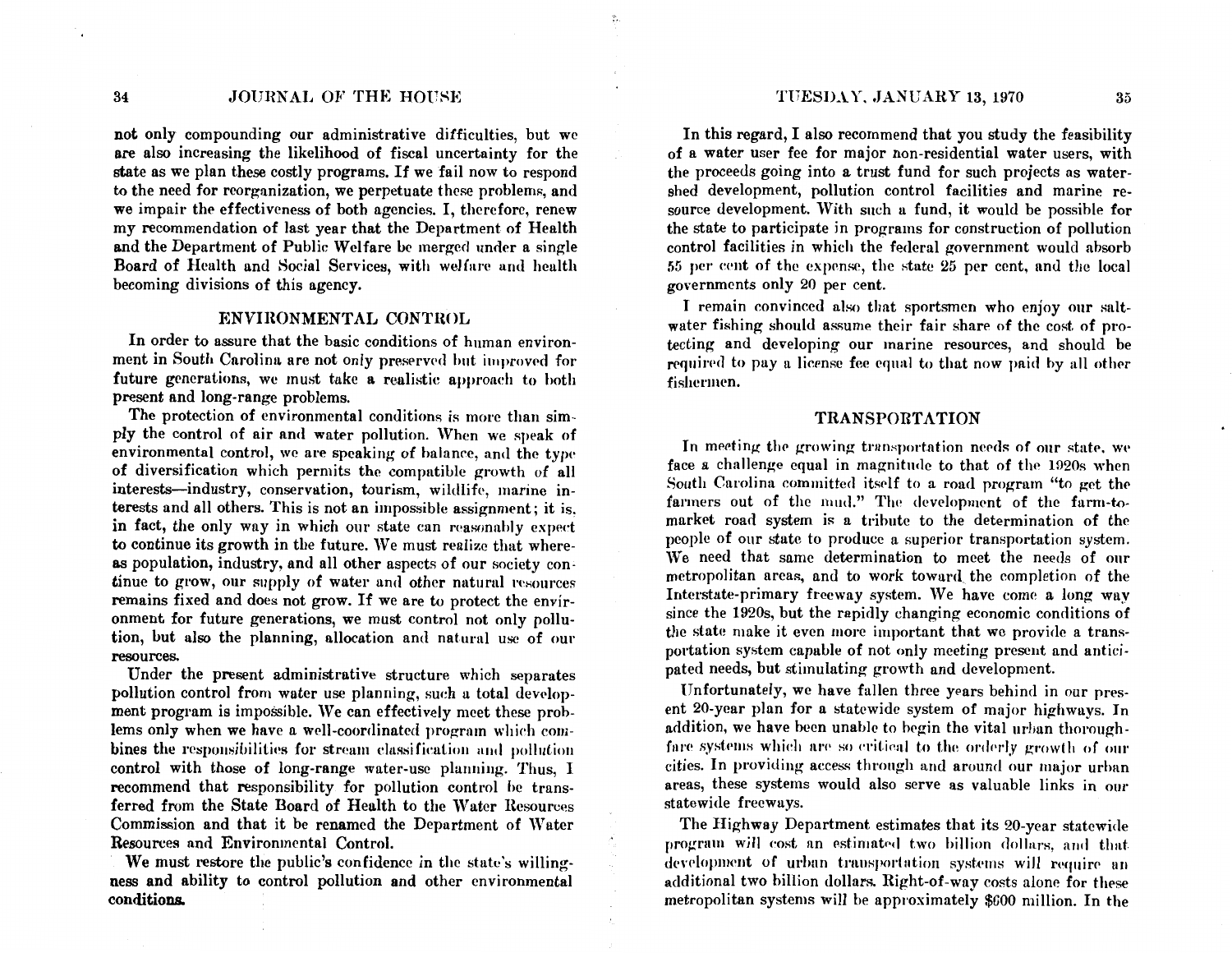36 **JOURNAL OF THE HOUSE** 

face of these projected costs, the Highway Department has asked for an increase in the gasoline tax of two cents per gallon, and a standard registration fee for all private passenger automobiles of ten dollars. So that we might at lenst get these programs underway, I recommend an increase in the gasoline tax of one cent, from seven to eight cents, with the understanding that this would preclude the necessity by local governments to levy any special tax or fee on highway users to finance the purchase of rights-of-way. As difficult as tax increases are, I point out that there are two alternatives to this recommendation: either we delay even further these vital statewide and urban programs, or we look toward the possibility of diverting farm-to-market road moneys into these purposes. I would favor neither of these alternatives.

We can no more expect the municipalities to impose special taxes to pay for these systems than we can require eounties to impose special taxes for farm-to-market roads.

## CAPITAL IMPROVEMENTS

During the past year, we found it necessary to defer all requests for capital improvements because of unfavorahle bond market conditions. As a result, a backlog of capital needs has accumulated among our state agencies and institutions; total requests are now more than \$400 million. Of this amount, slightly more than \$200 million is requested for the fiscal year 1970-71. The Budget and Control Board will begin hearings Wednesday to examine these requests and to make recommendations. In the meantime, however, I recommend that we proceed with authorization for certain priority projects which have been delayed for two years or more, and which should be considered as urgent, regardless of market conditions. I include among these the following items:

-A new student union building, and addition to the School of Architecture at Clemson;

-A new school of law, a new school of nursing, and funds for the state's share of a new college of business administration at the University of South Carolina;

-- A new library and science-classroom building at Marion State College;

-Funds to begin development of a new maximum security center for no fewer than 600 inmates at the Central Corrections Institute;

-A new women's correctional institution to replace the Har· bison facility now being leased;

-The new state office building, which was approved for planning in  $1968$ ;

-Long-delayed facilities for aphasic children and other programs at Cedar Springs.

-Renovation and improvement of facilities at Pineland;

-Further development of our Ports facilities.

-Adequate equipping of technical education centers.

In committing ourselves to long-term debt, we must recognize our present needs, but exercise extreme caution in financing them. I point out the fact that for the retirement of such debt, we must be prepared to set aside from general revenues each year an amount roughly equivalent to 10 per cent of the total amount of the bonds issued to meet both interest and principal payments. In light of the state's present financial limitations. I thus recommend that no bonds or anticipation notes be issued for which payment would be required prior to the next fiscal year.

#### STRUCTURAL REORGANIZATION

During the years of this administration, one of our primary goals has been to coordinate more closely the functions of those agencies which are working toward common goals and purposes. Agency proliferation and program fragmentation are problems common to most states in these days of rapidly expanding governmental services. We have been pleased to observe the increased coordination of various agencies in our state.

In the immediate years ahead, it becomes vitally important to continue and expand this type of administrative relationship, particularly as we look toward the need for an efficient approach to such sophisticated and costly operations as computers and data processing system. We are establishing a division within the Budget and Control Board to plan for the orderly growth and development of data processing systems, as well as telecommunications and other high electronics operations.

As a more general means of modernizing state government, I also recommend that the State Reorganization Commission, which was created by statute more than 20 years ago, be reactivated to take a total look at the structural and organizational needs we face today. There are now more than 160 different

is sal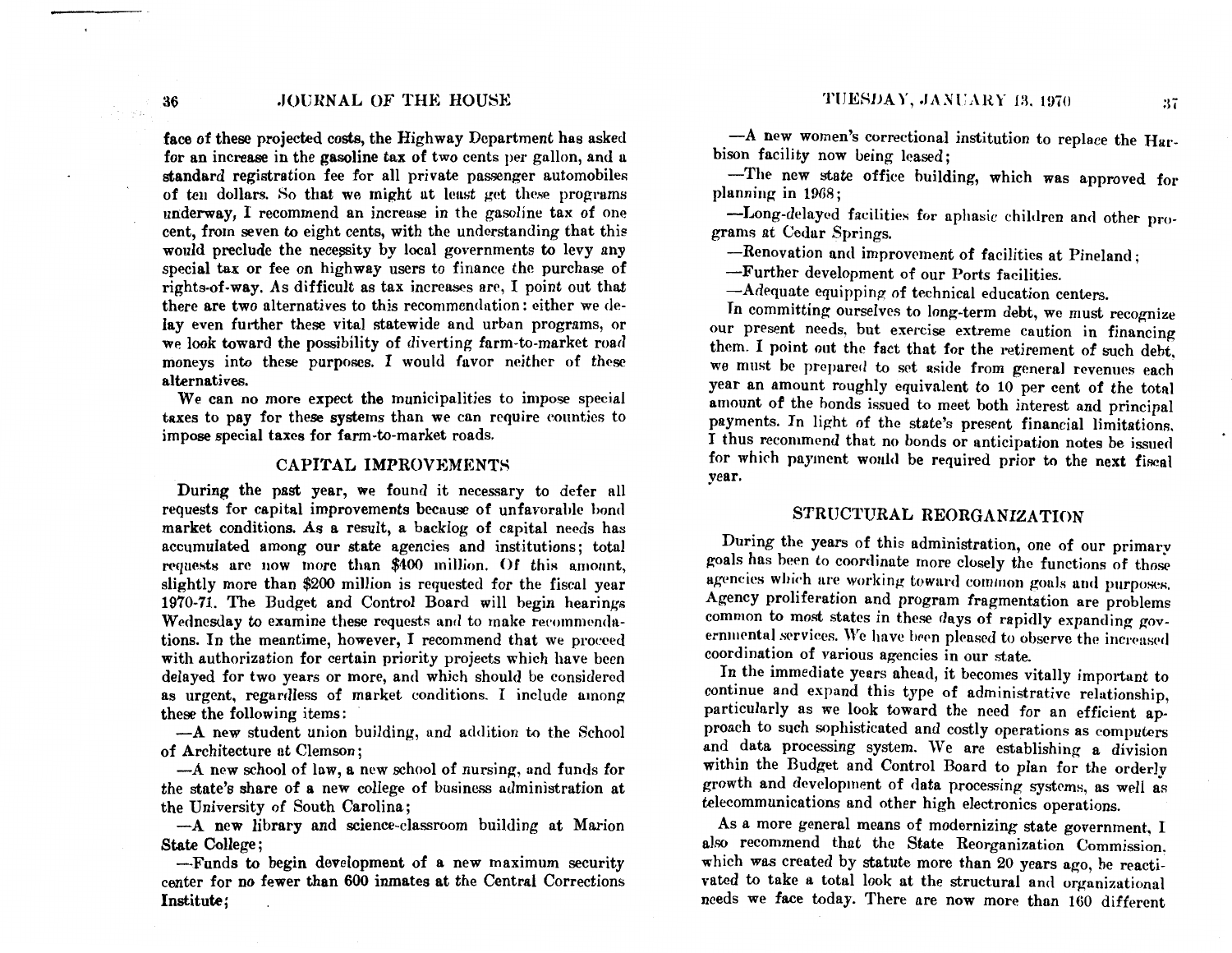#### 38 .JOURNAL OF THE HOUSE

functional units in state government, of which almost halfover 70-have been created during the past 20 years. Inasmuch as the Reorganization Commission is comprised of legislative members and Governor's appointees, I urge you to select your representation as soon as possible so that this commission can organize and function before the close of the legislative session, and can make recommendations to the next administration.

## CRIME

As a means of combatting the rising crime rate in South Carolina, the Police Training Academy last year trained over 800 law enforcement officers, and is prepared this year to cooperate with all law enforcement agencies in the state in the use of these services and facilities. As a result of this development, we should now move to implement minimum standards for all law enforcement officers, and to make the completion of formal training mandatory for all officers.

We are also developing a computerized criminal information system which will provide instantaneous information to law enforcement officers throughout the state regarding the full record of any person convicted of a crime in our state. This system will be of obvious benefit in the law enforcement process in our state, but it cannot he fully effective without cooperation at every level of government. I am therefore asking that you provide legislation requiring all agencies involved in the administration of criminal justice to begin reporting to this system as of January 1, 1971.

Because of the alarming growth in the crimes of armed robbery and grand larceny in our state, I renew my recommendation of last year that we stiffen our armed robbery penalties providing minimum sentences of 10 years for the first offense, 15 years for the second, and 20 for the third and subsequent offenses.

With regard to highway safety, I am distressed at the fact that 988 persons lost their lives in traffic accidents in our state last year. It is my hope that as our implied consent program goes into effect February 1 with 550 trained officers at 62 locations across the state, we can begin to see results from all the important safety legislation which has been passed during recent years.

We are also aware of the increased use of narcotics in South Carolina and we have called a conference of all concerned agencies to discuss the problem.

## TUESDAY, JANUARY 13, 1970 39

## HUMAN RESOURCES

No state concerned with the total development of its human resources can overlook the need to improve conditions and opportunities for its lower-income citizens. In South Carolina we have extended the food stamp program statewide, and have made free food stamps available in many counties. We have initiated programs to study the problems of malnutrition, and have taken steps to make health and welfare programs more effective.

;.:;• "

÷Ъ.

Last fall we also created the Governor's Advisory Committee on Housing, under the chairmanship of Lieutenant Governor West, and this group is taking a thorough look at the serious housing problems in the state. The state must take a leadership role in making housing one of the priority needs of the seventies, and it must mobilize all public and private resources, including such new programs as Operation Breakthrough, in attacking this problem.

I also call your attention to two vital matters which we recommended to your attention last year, and which need your positive action this year. If we are to take full advantage of programs available at the state and local level, it is necessary that we either ratify the pending constitutional amendment regarding multi-county districts or initiate another amendment for the same purpose.

There also continues to be an urgent need to equalize tax assessment rates on a statewide basis, and I ask again for your immediate consideration and approval of pending legislation which would accomplish this purpose.

In view of problems we experienced last year, I ask that you enact legislation clarifying the state's policy prohibiting collective bargaining and strikes by public employees.

## **CONCLUSION**

While there is not sufficient revenue available this year for the type of new programs we require, we can use this period to prepare ourselves, and our governmental structures, for the enormous challenges and opportunities of the seventies. We are a state which is impatient to move ahead, but we realize that the problems of the generations cannot be solved in a single year. It should be our purpose this year to maintain the momentum of the sixties through responsible fiscal management and planning.

This should be a year of consolidation, implementation and